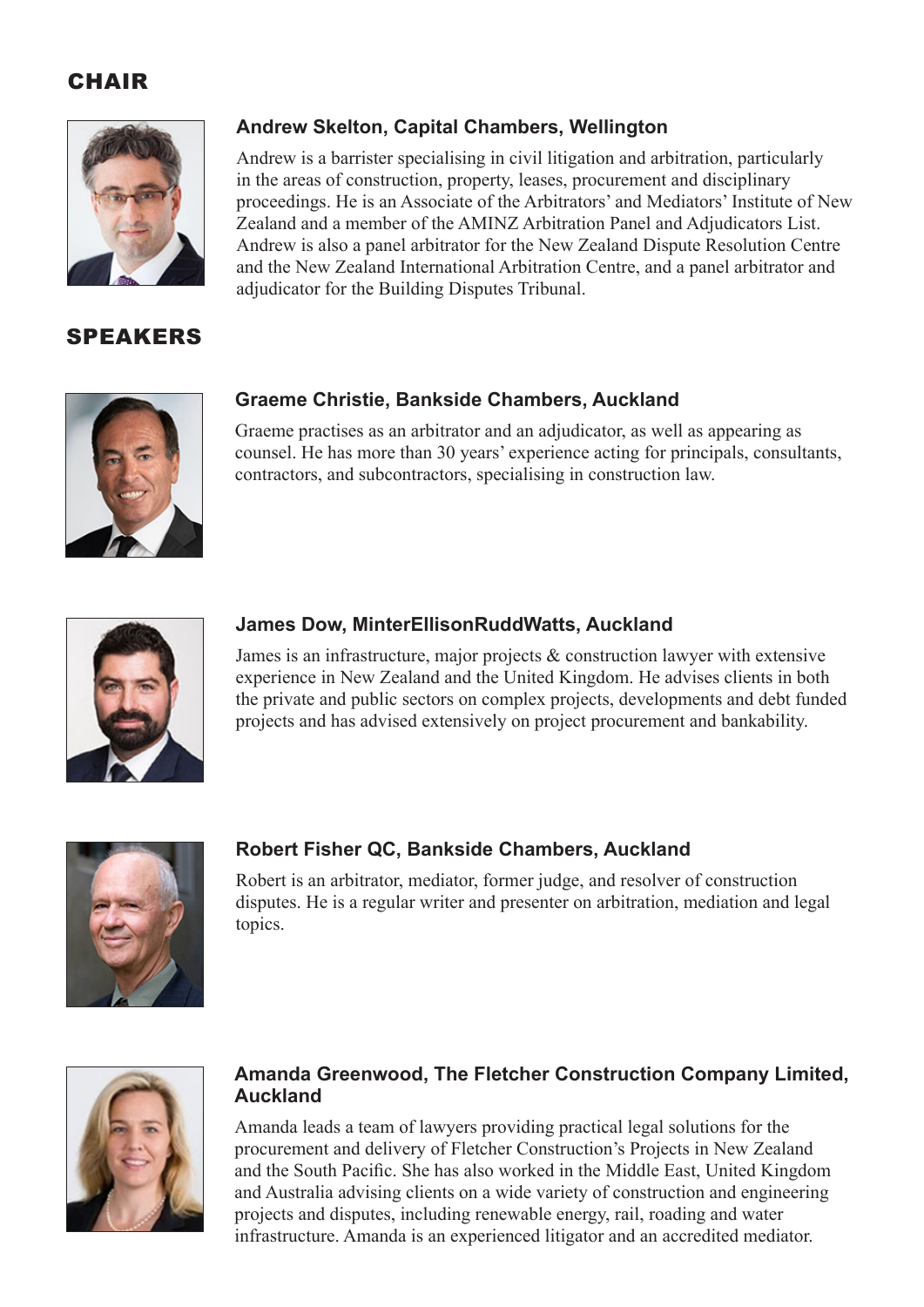## SPEAKERS



## **David Kelly, Registered Master Builders' Association, Auckland**

Prior to talking up his current role, David was a Deputy Chief Executive for the Department of Building and Housing and subsequently Director of the Canterbury Recovery Programme for the Ministry of Business, Innovation and Employment. Going back further, David held a number of senior roles in local government including that of Chief Executive of South Waikato District Council.



### **Jo-Anne Knight, Simpson Grierson, Auckland**

Jo-Anne is a partner in Simpson Grierson's litigation department, specialising in construction disputes. She has over 20 years' experience acting for contractors, principals, local authorities and consultants in the full range of building and infrastructure disputes.



#### **John Lucas, Insurance Council of New Zealand (ICNZ), Wellington**

John facilitates several ICNZ technical working committees. He is the ICNZ spokesperson for property, marine and motor insurance issues and takes a leading role coordinating the industry response to an Insurance emergency event. John is also a Senior Associate of the Australian and New Zealand Institute of Insurance and Finance.



#### **Matt Maling, Lane Neave, Christchurch**

Matt is a specialist construction lawyer and leads Lane Neave's building and construction team. He has a Masters in construction law and is a multiple construction law prize winner (University of Melbourne). Matt is a member of the Society of Construction Law (NZ), an associate member of AMINZ and a director of New Zealand Opera.



#### **Hugh Norriss, Workplace Wellbeing Consultant, New Zealand**

Hugh is an independent workplace wellbeing programme consultant with over 20 years' senior management experience in the delivery and development of mental health services and mental wellbeing programmes.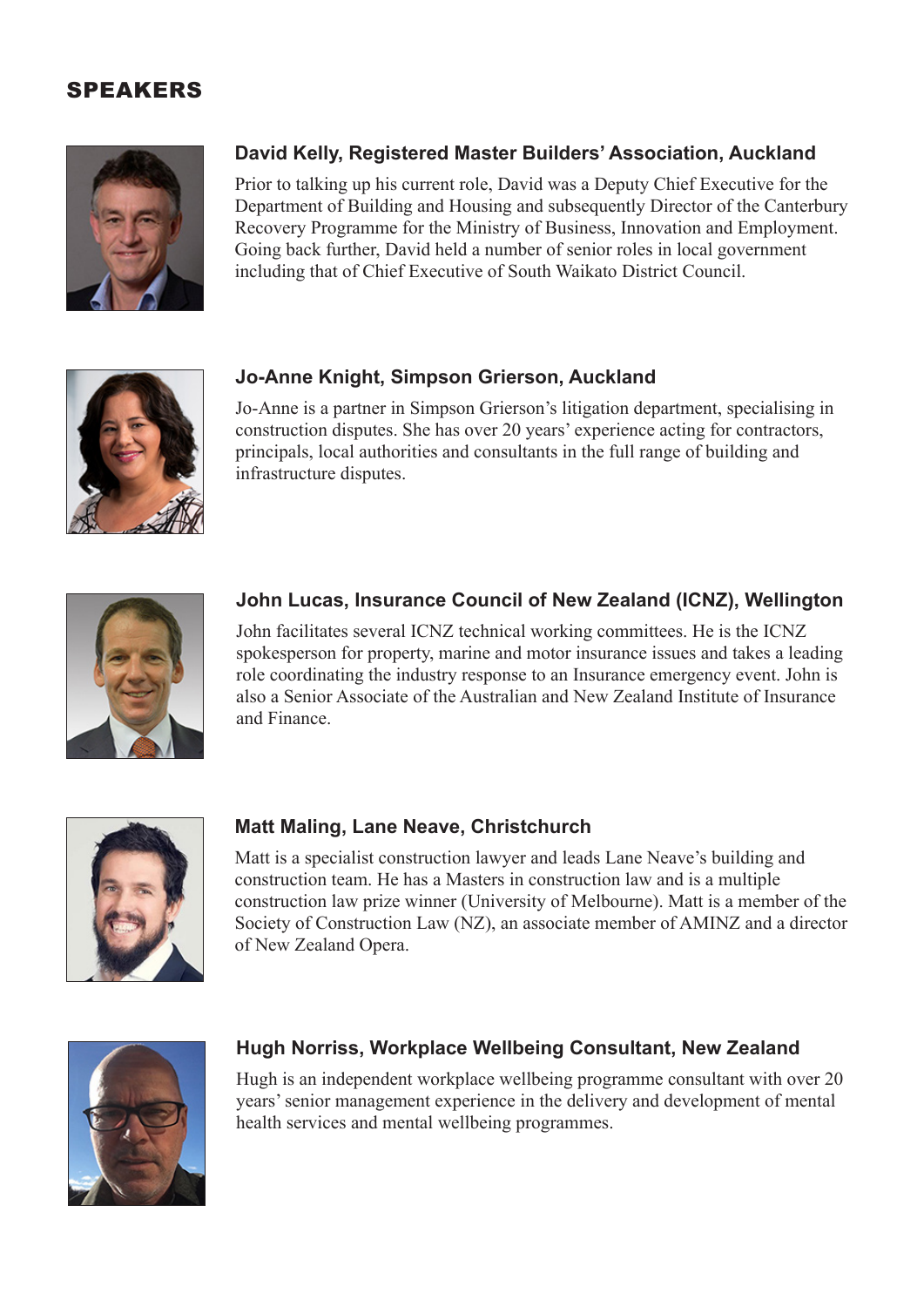## SPEAKERS



### **Rachel Pinny, Thorndon Chambers, Wellington**

Rachel has over 15 years' experience in insolvency. She regularly acts for banks and insolvency practitioners, including in some of New Zealand's most complex insolvencies.



#### **Polly Pope, Russell McVeagh, Auckland**

Polly is a partner at Russell McVeagh, whose commercial disputes practice has a particular focus on infrastructure and construction, insolvency, and regulatory disputes. She is a fellow of AMINZ and a recipient of the Sir Ronald Davison Award for Excellence in Arbitral Award Writing.



#### **Sarah Sinclair, MinterEllisonRuddWatts, Auckland**

Sarah is a highly-regarded construction, infrastructure and major projects specialist. She is the Chair of the leading law firm MinterEllisonRuddWatts and also a Partner in its construction and infrastructure team.



### **Michael Weatherall, Simpson Grierson, Auckland**

Michael heads Simpson Grierson's construction law team, and has over 25 years specialising in construction law. He is a past President of the New Zealand Society of Construction Law, was a member of the Standards New Zealand – NZS 3910 Committee, and is the co-author of *Kennedy-Grant and Weatherall on Construction Law* (Lexis Nexis, 2017).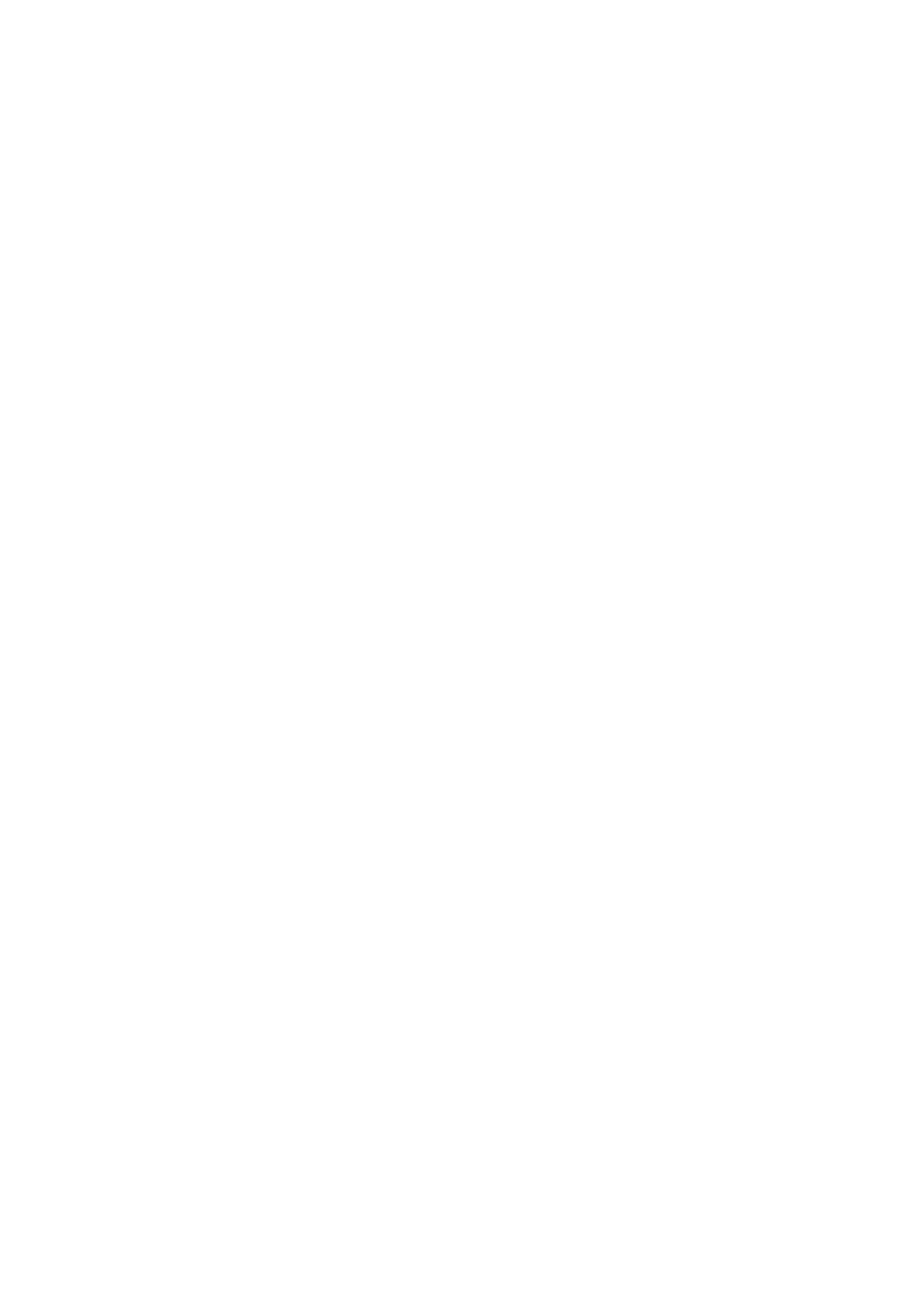## **CONTENTS**

## In session order

## **Taking the Pulse**

| Taking the Pulse – key challenges and opportunities facing construction and |
|-----------------------------------------------------------------------------|
| Matt Maling & Michael Weatherall                                            |
| <b>Insolvency in the Construction Sector</b>                                |
|                                                                             |
| Rachel Pinny                                                                |
| <b>Construction Sector Insurance Update</b>                                 |
|                                                                             |
| John Lucas                                                                  |
| <b>Case Law Update</b>                                                      |
| Case Law Update – liquidated damages and freedom of contract in             |
| Polly Pope & Rebecca Scoggins                                               |
| Construction Procurement Models - past, present, and future                 |
|                                                                             |
| James Dow, Amanda Greenwood, David Kelly, Sarah Sinclair, & Andrew Skelton  |
| <b>Mental Wellbeing at Work</b>                                             |
| Mental Wellbeing at Work – protecting psychological wellbeing at work       |
| <b>Hugh Norriss</b>                                                         |
| Making the Best Use of Arbitration in Construction Disputes                 |
|                                                                             |
| Robert Fisher QC                                                            |
| <b>Construction Adjudications - tips and tricks</b>                         |
|                                                                             |
| Graeme Christie & Jo-Anne Knight                                            |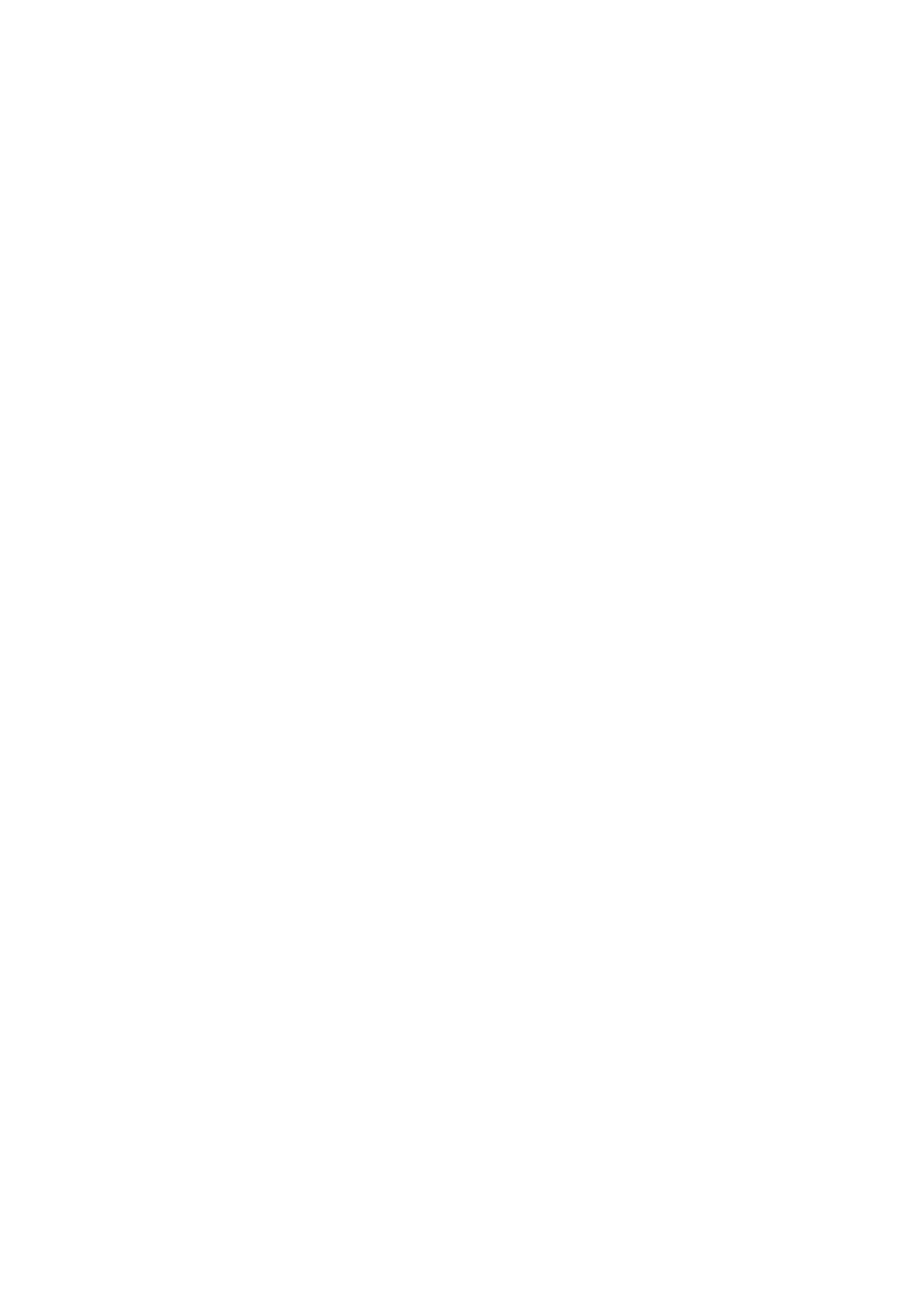## **CONTENTS**

## Alphabetical by author/presenter

| <b>Author</b>    |         | <b>Title</b>                                                                                                                      | Page |
|------------------|---------|-----------------------------------------------------------------------------------------------------------------------------------|------|
| <b>Christie</b>  | Graeme  | Construction Adjudications Tips and Tricks                                                                                        | 95   |
|                  |         | Joint session with Jo-Anne Knight                                                                                                 |      |
| Dow              | James   | There is no paper for this session                                                                                                | 63   |
|                  |         | Joint session (Christchurch only) with<br>Amanda Greenwood. David Kelly, and<br><b>Andrew Skelton</b>                             |      |
| <b>Fisher QC</b> | Robert  | Making the Best Use of Arbitration in<br><b>Construction Disputes</b>                                                             | 81   |
| Greenwood        | Amanda  | There is no paper for this session                                                                                                | 63   |
|                  |         | Joint session with James Dow (Christchurch<br>only), David Kelly, Sarah Sinclair (Auckland<br>only), and Andrew Skelton           |      |
| <b>Kelly</b>     | David   | There is no paper for this session                                                                                                | 63   |
| Knight           | Jo-Anne | <b>Construction Adjudications Tips and Tricks</b>                                                                                 | 95   |
|                  |         | Joint session with Graeme Christie                                                                                                |      |
| Lucas            | John    | Insurance Update                                                                                                                  | 45   |
| <b>Maling</b>    | Matt    | Taking the Pulse – key challenges and<br>opportunities facing construction and<br>infrastructure in 2019                          | 1    |
|                  |         | Joint paper with Michael Weatherall                                                                                               |      |
| <b>Norriss</b>   | Hugh    | Mental Wellbeing at Work – protecting<br>psychological wellbeing at work with<br>systematic, proactive and preventative<br>action | 65   |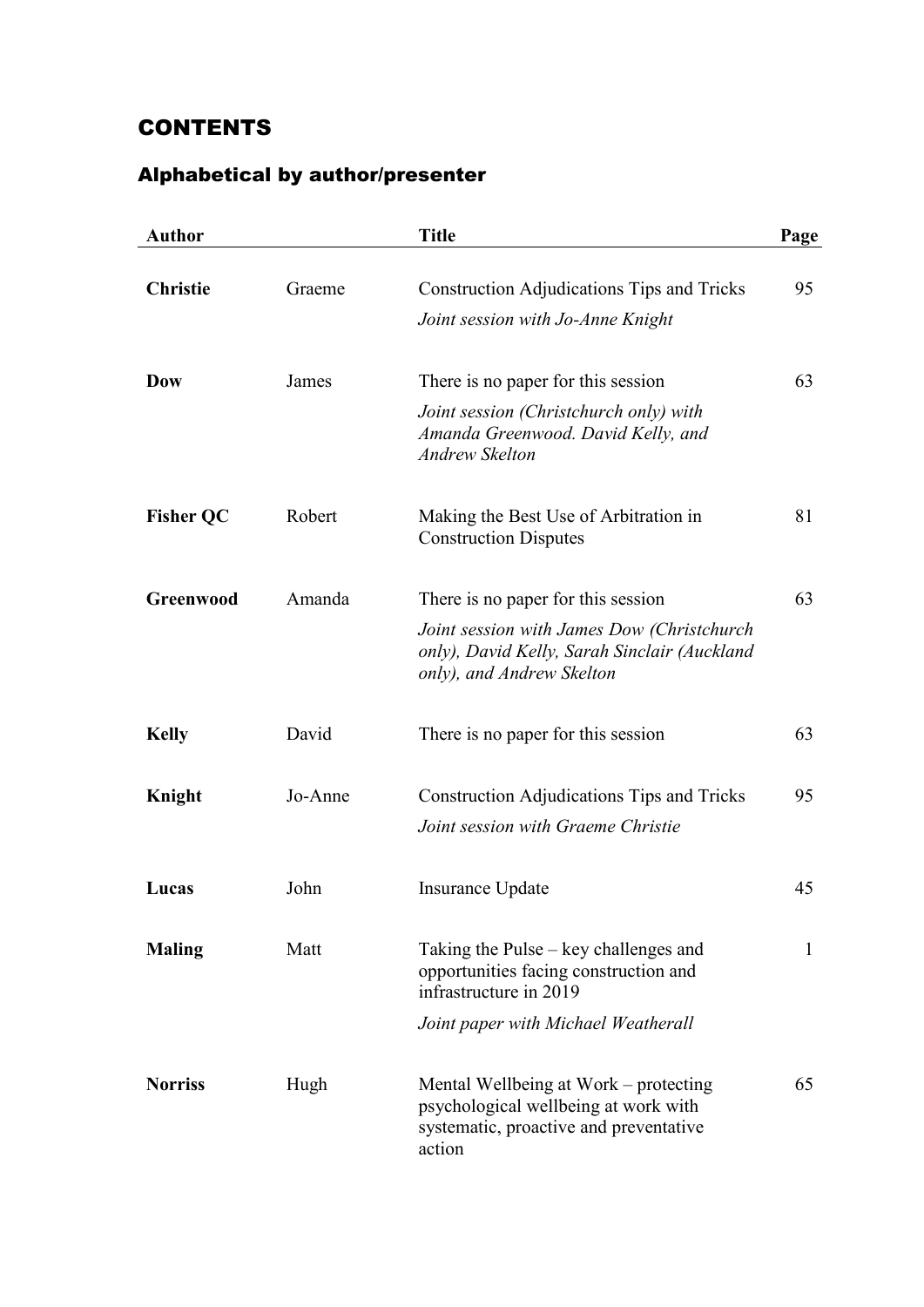| Rachel  | Insolvency in the Construction Sector                                                                                     | 25           |
|---------|---------------------------------------------------------------------------------------------------------------------------|--------------|
| Polly   | Case Law Update – liquidated damages and<br>freedon of contract in construction projects                                  | 53           |
|         | Joint paper with Rebecca Scoggins                                                                                         |              |
| Rebecca | Case Law Update – liquidated damages and<br>freedon of contract in construction projects                                  | 53           |
|         | Joint paper with Polly Pope                                                                                               |              |
| Andrew  | There is no paper for this session                                                                                        | 63           |
|         | Joint session with James Dow (Christchurch<br>only), Amanda Greenwood, Sarah Sinclair<br>(Auckland only), and David Kelly |              |
| Sarah   | There is no paper for this session                                                                                        | 63           |
|         | Joint session (Auckland only) with Amanda<br>Greenwood, David Kelly, and Andrew<br><b>Skelton</b>                         |              |
| Michael | Taking the Pulse – key challenges and<br>opportunities facing construction and<br>infrastructure in 2019                  | $\mathbf{1}$ |
|         | Joint paper with Matt Maling                                                                                              |              |
|         |                                                                                                                           |              |